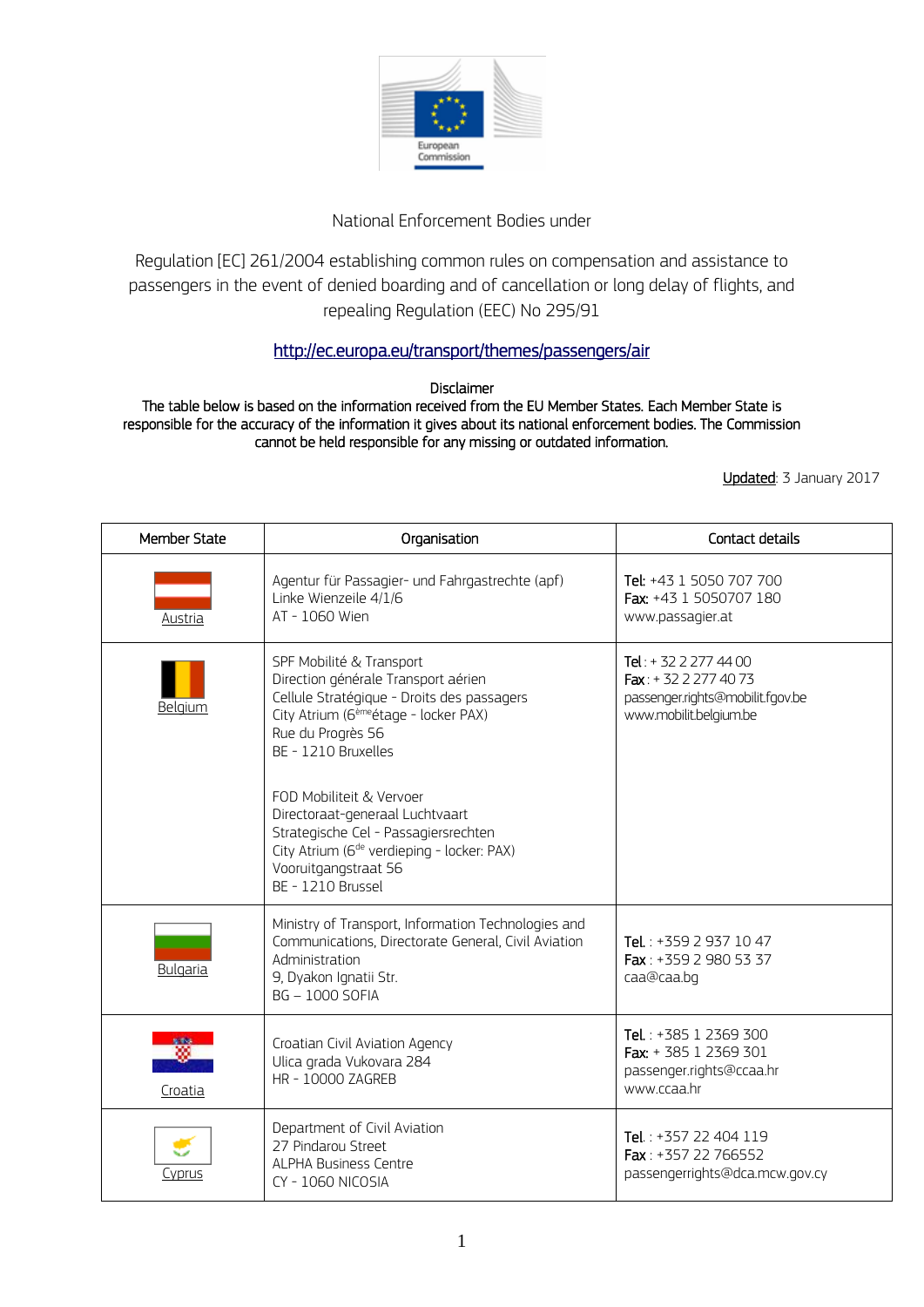

| Czech Republic | Civil Aviation Authority<br>Airport Ruzyně<br>CZ - 160 08 PRAHA 6                                                                                                                                   | Tel.: +420 225 422 726<br>Fax: +420 220 561 823<br>caa@caa.cz                                                                |
|----------------|-----------------------------------------------------------------------------------------------------------------------------------------------------------------------------------------------------|------------------------------------------------------------------------------------------------------------------------------|
| Denmark        | The Danish Transport and Construction Agency<br>Edvard Thomsens Vej 14<br>DK-2300 Copenhagen S                                                                                                      | Tel.: +45 7221 8800<br>Fax: +45 7262 6790<br>info@thst.dk<br>www.tbst.dk                                                     |
| Estonia        | Tarbijakaitseamet<br>(Consumer Protection Board)<br>Rahukohtu 2<br>EE - 10130 TALLINN                                                                                                               | Tel.: +372 6201700<br>Fax: $+3726201701$<br>info@tka.riik.ee<br>www.tka.riik.ee                                              |
| Finland        | Complaints from private consumers:<br>Consumer Disputes Board<br>P.O. Box 306<br>FI - 00531 HELSINKI                                                                                                | Tel.: +358 29 56 65200<br>Fax: +358 29 56 65249<br>kril@oikeus.fi<br>www.kuluttajariita.fi                                   |
|                | Complaints from business travellers:<br>Finnish Transport Safety Agency<br>P.O. Box 320<br>FI-00101 HELSINKI                                                                                        | Tel.: +358 29 534 5000<br>Fax.: +358 29 534 5095<br>kirjaamo@trafi.fi<br>www.trafi.fi                                        |
|                | Supervision of the interests of consumers on a<br>collective level (no handling of individual cases):<br>Competition and Consumer Authority<br>Haapaniemenkatu 4 A, Box 5<br>FI - 00531 HELSINKI    | Tel.: +358 29 505 3000<br>Fax: +358 29 876 4398<br>kirjaamo@kkv.fi<br>www.kkv.fi                                             |
| France         | Direction générale de l'aviation civile (DGAC)<br>Direction du transport aérien<br>Mission du Droit des passagers<br>Bureau des passagers aériens<br>50 rue Henry Farman<br>FR-75720 PARIS cedex 15 | Tel: +33 1 58 09 38 45<br>www.developpement-durable.gouv.fr                                                                  |
| Germany        | Luftfahrt-Bundesamt (LBA)<br>DE - 38144 Braunschweig                                                                                                                                                | Tel.: +49 531 2355 115<br>Fax: +49 531 2355 9099<br>fluggastrechte@lba.de<br>http://www.lba.de                               |
| Greece         | Hellenic Civil Aviation Authority<br>Air Transport and International Affairs Div<br>Air Transport Economics Section D1/D<br>P.O.B. 73751<br>EL - 16604 HELLINIKO                                    | Tel.: +30 210 891.6150<br>Fax: +30 210 891.6193<br>+30 210 894 7132<br>d1d@hcaa.gr<br>http://www.ypa.gr/en/passenger-rights/ |
| Hungary        | Passenger complaints<br>Nemzeti Fogyasztóvédelmi Hatóság<br>Hungarian Authority for Consumer Protection<br>József krt.6.<br>HU - 1088 BUDAPEST                                                      | Tel.: +36 1 459 4800<br>Fax: +36 1 210 4677<br>www.nfh.hu<br>nfh@nfh.hu                                                      |
|                | Enforcement<br>Nemzeti Közlekedési Hatóság                                                                                                                                                          | Tel.: +36 1 296 9502                                                                                                         |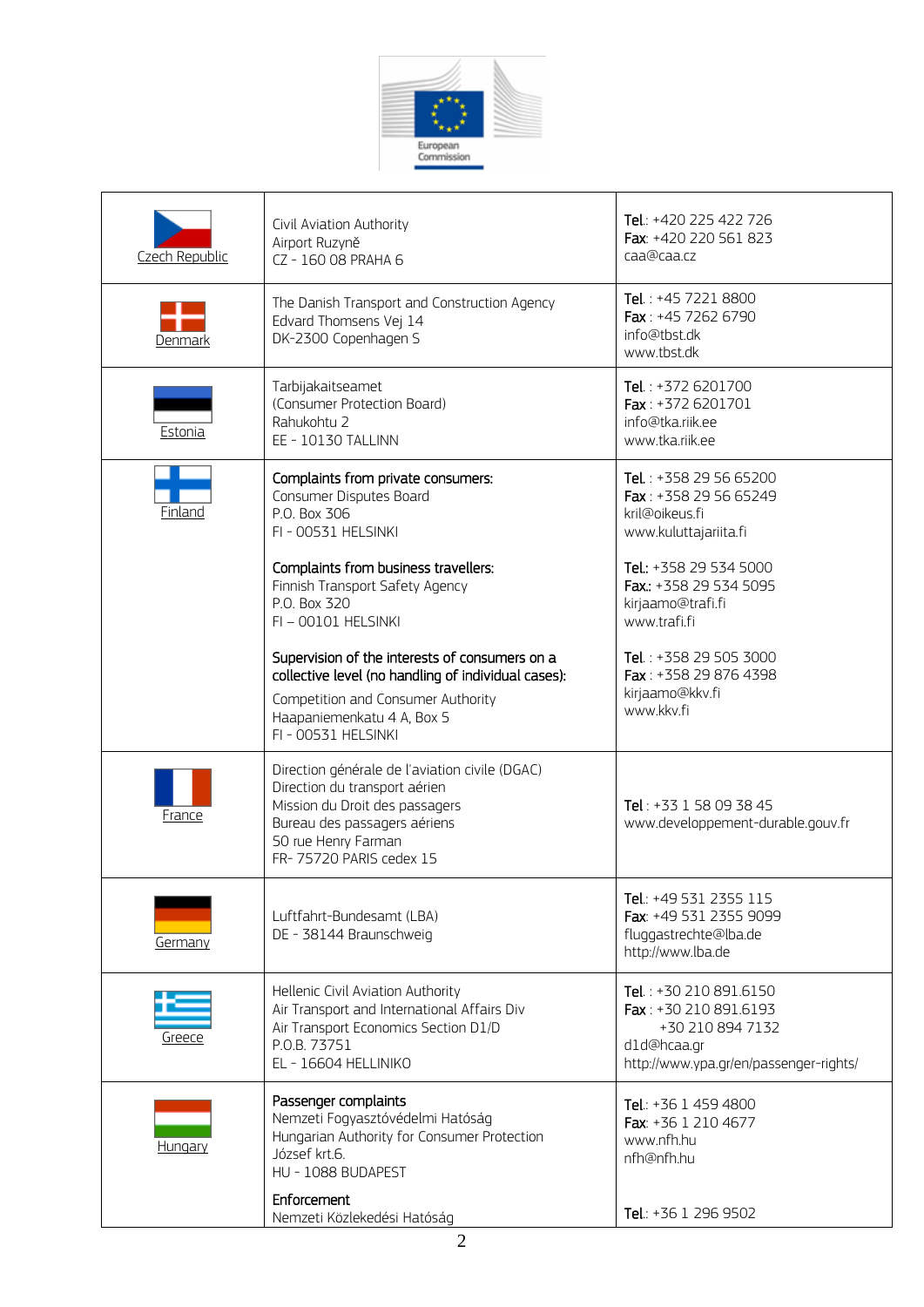

|                       | Légiközlekedési Igazgatóság /CAA<br>Budapest Ferihegy I.<br>HU-1675 BUDAPEST, PF 41                                               | Fax.: +36 1 296 8808<br>ugyfelszolgalat.li@nkh.gov.hu                                                       |
|-----------------------|-----------------------------------------------------------------------------------------------------------------------------------|-------------------------------------------------------------------------------------------------------------|
| Ireland               | Commission for Aviation Regulation<br>3rd Floor<br>Alexandra House<br><b>Earlsfort Terrace</b><br>IE - DUBLIN 2                   | Tel.: $+353-(0)$ 1-6611700<br>Fax: +353-(0) 1-6611269 (General)<br>apr@aviationreg.ie<br>www.aviationreq.ie |
| Italy                 | L'Ente Nazionale per l'Aviazione Civile<br>Viale del Castro Pretorio, 118<br>IT - 00185 ROME                                      | Tel.: +39 06 44596 1<br>Fax: +39 06 44596 493<br>cartadiritti@enac.gov.it<br>http://www.enac.gov.it         |
| Latvia                | Consumer Rights Protection Centre (CRPC)<br>Brivibas street 55<br>LV-1010, RIGA                                                   | Tel.: +371 67388624<br>Fax: $+37167388634$<br>ptac@ptac.gov.lv<br>www.ptac.gov.lv                           |
| Lithuania             | Civil Aviation Administration<br>Rodūnės kelias 2<br>LT - 02188 VILNIUS                                                           | Tel.: +370 5 2739038<br>Fax: +370 5 2739237                                                                 |
| Luxembourg            | Ministère de l'Économie<br>Direction du Marché intérieur et de la Consommation<br>19 - 21, boulevard Royal<br>L - 2449 LUXEMBOURG | Tel.: +352 247 84159<br>+352 247 84334<br>Fax: +352 22 16 07<br>passagersaeriens@eco.etat.lu                |
| Malta                 | Malta Competition and Consumer Affairs Authority<br>Mizzi House, National Road<br>Blata l-Bajda, Hamrun HMR 9010                  | Tel.: +356 2395 2000<br>Fax: +356 2124 2406<br>airpassengerrights.ccd@gov.mt<br>www.consumer.gov.mt         |
| The Netherlands       | Inspectie Leefomgeving en Transport<br>Human Environment and Transport Inspectorate<br>Postbus 575<br>NL - 2130 AN HOOFDDORP      | Tel.: +31 884 890 000<br>Fax: +31 704 5630 13<br>www.ILenT.nl                                               |
| Poland                | Passenger complaints<br>Commission on Passengers' Rights<br>ul. Marcina Flisa 2<br>PL - 02-247 WARSZAWA                           | Tel.: +48 (22) 520 74 84<br>Fax: +48 (22) 520 73 47<br>www.ulc.gov.pl<br>kopp@ulc.gov.pl                    |
|                       | Enforcement<br>Civil Aviation Office<br>ul. Marcina Flisa 2<br>PL - 02-247 WARSZAWA                                               | Tel.: +48 (22) 520 72 00<br>Fax: +48 (22) 520 73 00<br>www.ulc.gov.pl<br>kancelaria@ulc.gov.pl              |
| 9)<br><b>Portugal</b> | Autoridade Nacional da Aviação Civil (ANAC)<br>Rua B, Edifícios 4, 5 e 6<br>Aeroporto Humberto Delgado<br>PT - 1749-034 LISBOA    | Tel.: +351 (21) 842-3500<br>Fax: +351 (21) 847-3585<br>dre.pdc@anac.pt<br>www.anac.pt                       |
| Romania               | National Authority for Consumer Protection<br>72, Blvd Aviatorilor<br>RO - 011865, Sector 1, BUCHAREST                            | Tel.: +4021 312 1275<br>Fax: $+4021$ 314 3462<br>www.anpc.ro                                                |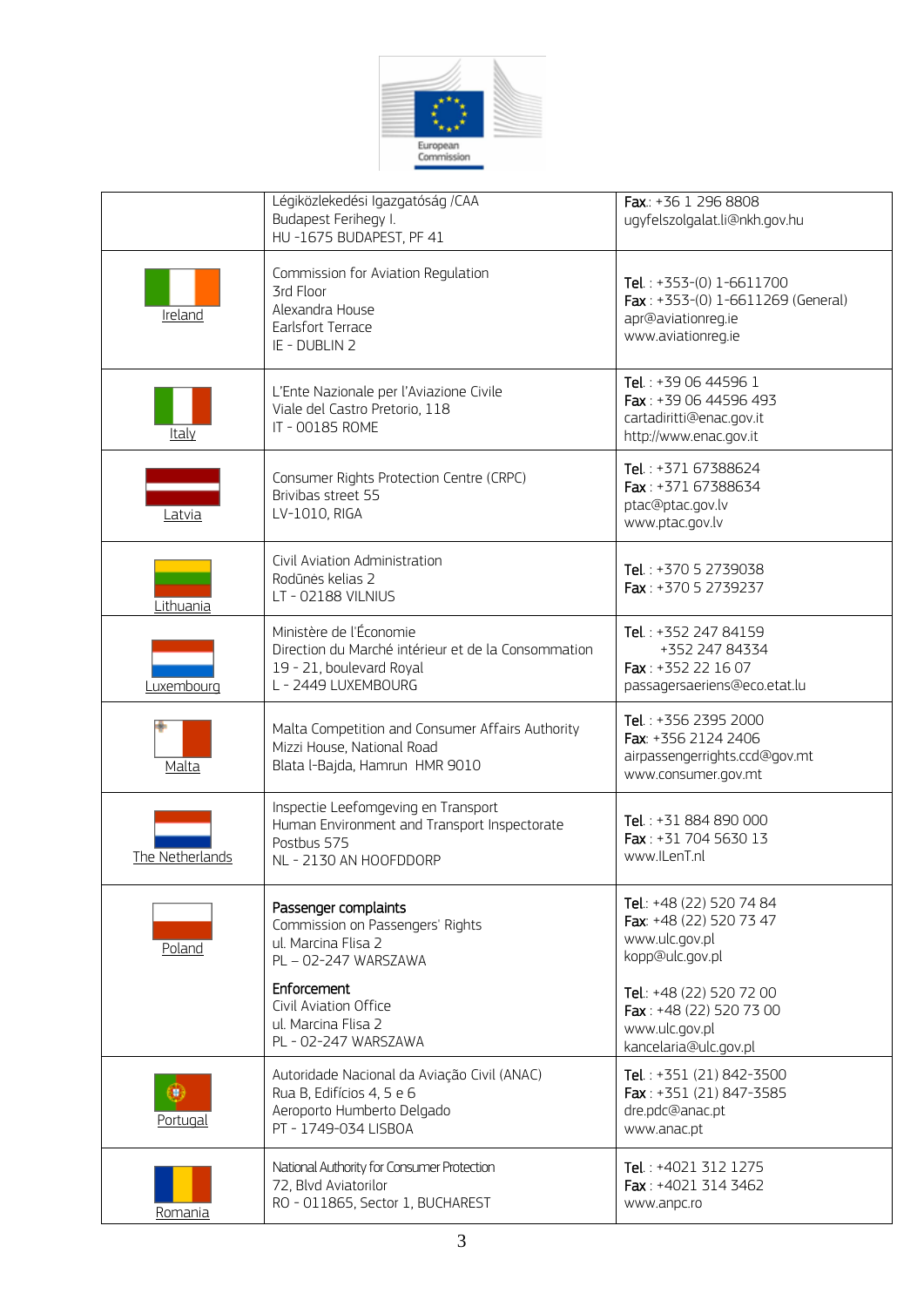

| Slovakia       | Slovenská obchodná inšpekcia<br>(Slovak Trade Inspectorate)<br>ústredný inšpektorát<br>(Central Inspectorate)<br>Prievozská 32<br>SK - 827 99 BRATISLAVA 27     | Tel.: $+421$ 2 58 272 103<br>+421 2 58 272 140<br>Fax: +421 2 53414 996<br>helena.molekova@soi.sk               |
|----------------|-----------------------------------------------------------------------------------------------------------------------------------------------------------------|-----------------------------------------------------------------------------------------------------------------|
| Slovenia       | Civil Aviation Agency<br>Kotnikova 19A<br>SI - 1000 LJUBLJANA                                                                                                   | Tel.: $+386(0)$ 1 266 66 00<br>Fax: $+386(0)$ 1 266 66 99<br>info@caasi                                         |
| 癟<br>Spain     | Agencia Estatal de Seguridad Aérea<br>División de Calidad y Protección al Usuario<br>Avda. General Perón 40, Acceso B, (Recepción planta<br>1a)<br>28020 MADRID | Tel.: + 34 91 396 82 10<br>http://www.seguridadaerea.es                                                         |
| Sweden         | Passenger complaints:<br>National Board for Consumer Disputes (ARN)<br><b>Box 174</b><br>SE - 10123 STOCKHOLM                                                   | Tel.: +46 8 508 860 00<br>Fax: +46 8 508 860 01<br>arn@arn se<br>www.arn.se                                     |
|                | Consumer Protection Agency<br>Visiting address: Lagergrens Gata 8<br>Postal address: Box 48.<br>SE - 651 02 KARLSTAD                                            | Tel.: +46 77 14 23 300<br>Fax: $+4654 - 194195$<br>konsumentverket@konsumentverket.se<br>www.konsumentverket.se |
| United Kingdom | Passenger Complaints Unit<br>Civil Aviation Authority<br>CAA House<br>45-59 Kingsway<br>London<br>WC2B 6TE                                                      | Tel: +44 20 7453 6888<br>Fax: +44 20 7240 7071<br>passengercomplaints@caa.co.uk                                 |

| <b>Other Countries</b> | Organisation                                                                                                                                   | Contact details                                                                                                  |
|------------------------|------------------------------------------------------------------------------------------------------------------------------------------------|------------------------------------------------------------------------------------------------------------------|
| Iceland                | Icelandic Transport Authority<br>Samgöngustofa<br>P.O. Box 470<br>202 Kópavogur                                                                | Tel: $+ 354 480 6000$<br>consumers@icetra.is<br>www.icetra.is                                                    |
| Norway                 | Passenger complaints:<br>Norsk ReiselivsForum<br>Transportklagenemnda<br>(Dispute Resolution Board)<br>Øvre Slottsgate 18-20<br>NO - 0157 OSLO | Tel.: + 47 22 54 60 00<br>Fax: +47 22 54 60 01<br>Sekretariatet@reiselivsforum.no<br>www.transportklagenemnda.no |
|                        | Enforcement<br>Luftfartstilsynet<br>CAA Norway<br>P.O. Box 243<br>NO-8001 BODØ                                                                 | Tel: $+47$ 75 58 50 00<br><b>Fax</b> : $+47$ 75 85 50 05<br>postmottak@caa.no                                    |